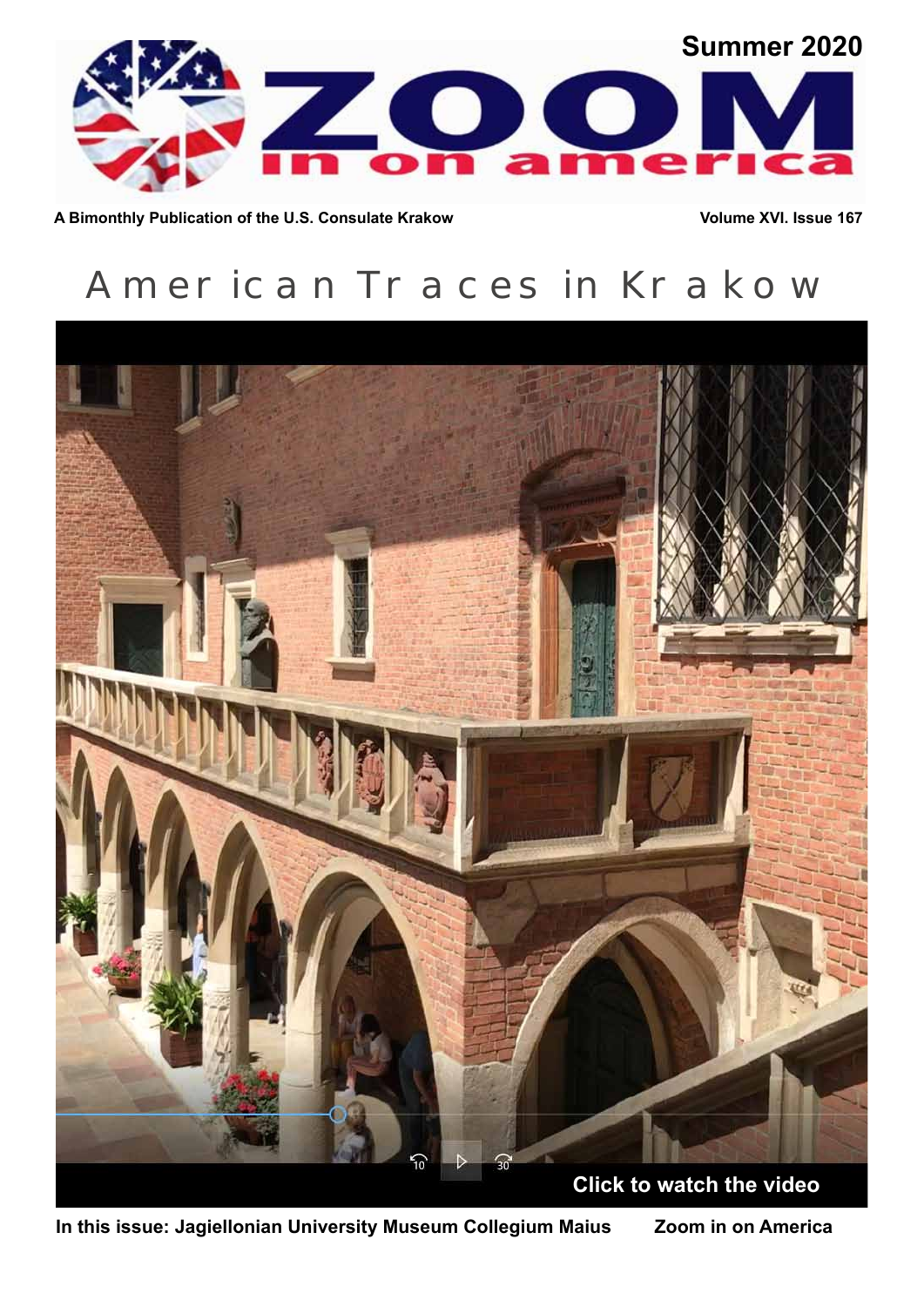## **Jagiellonian University**

In 1364, Polish King Casimir the Great obtained permission from Pope Urban V to open three faculties – law, medicine, and philosophy – and to ultimately found the first university in Poland. In medieval Europe, the pope's permission was required to establish a university. Yet for an institution to be recognized as a prestigious university, it was necessary to also have a Faculty of Theology. This was to be accomplished later. Before his death in 1370, King Casimir the Great thought about the best location for the Krakow Academy (later renamed the Jagiellonian University). It was located first on Wawel Hill, where he himself resided. Casimir also considered having houses built for the Krakow Academy in Kazimierz, a town he erected across the Vistula River from Krakow in 1335, but these plans fell through. The Krakow Academy had to wait three more decades to fully open its wings. Queen Jadwiga, who sat next on the throne, left all her jewelry and valuables for the restoration of the academy. She died prematurely in 1399 and her last will was soon executed. The queen's gift made it possible to obtain permission to open the fourth

faculty (theology). It was then, at the beginning of the 15th century, that the Academy received the quarters which now house the Jagiellonian University Museum, Collegium Maius. Back then, the building housed study rooms and living quarters for professors and students. The 15th century was the golden age for the university. Its eminent professors and strong reputation attracted students from all over Poland and from abroad. The most famous student of the Jagiellonian University is Nicolaus Copernicus, who studied there in 1491-1495. It is thrilling to think that Copernicus, one of the greatest giants of science, was pacing the picturesque gallery of gothic arcades topped by a light "crystal" vault and looking up at the sky from the cozy courtyard. The outside staircase within the courtyard leads to a door with a very decorative portal. A library in the past, it now houses the University Museum, which among other valuable exhibits, displays some very interesting objects connected to America and the United States. Let us explore them all today!

#### Considering the importance of astronomy for this university, it is no wonder that the museum has a collection of astronomical instruments, maps, and globes. Let us take a closer look at two of them. In the Museum Treasury we see the younger of the two, but one that belongs to the most precious collection of items, the Golden Jagiellonian Globe. It is not young at all, in fact, as it was made around 1510-1520. The Jagiellonian Globe is one of the world's oldest preserved globes on which America – a land discovered only a short time earlier – is marked. The first known map to depict the new continent was a map created in 1507 by German cartographer and scholar Martin Waldseemüller. On the Jagiellonian Globe, America is not marked precisely where it should be located, but the word "America" is clearly written. The globe, which measures just 13 cm in diameter, is actually contained within a clock. The whole instrument is quite complex. For those interested in how the mechanism was constructed and operated, here is a detailed description provided by the university: A*n armillary sphere with a globe in the center and rings representing three astronomical coordinate systems. The external horizontal system is the basis of the entire instrument and consists of the horizon circle, two apex circles, two tropics and the circumpolar circles, and twenty-four hourly semi-circles.*

*The equatorial and ecliptic systems inside are moved by a clock mechanism hidden inside the globe. They are composed of: the ecliptic circle, two vertex circles passing through the solstice points and an equinox, the celestial equator, two tropic circles and two polar circles, and six* 

#### **The Two Globes**



Left: The Jagiellonian Globe. Photo: Grzegorz Zygier, Right: a copy of the *Behaim Globe at Jagiellonina University Museum Collegium Maius. Photo Jacek Kumański* 

*ecliptic circles. The ecliptic is engraved with the names of the zodiac signs and a calendar divided into days and months. The position of the sun is marked on the ecliptic by a moving pointer. The device was hung on a ring, in the 18th century a three-legged base was added. The map of*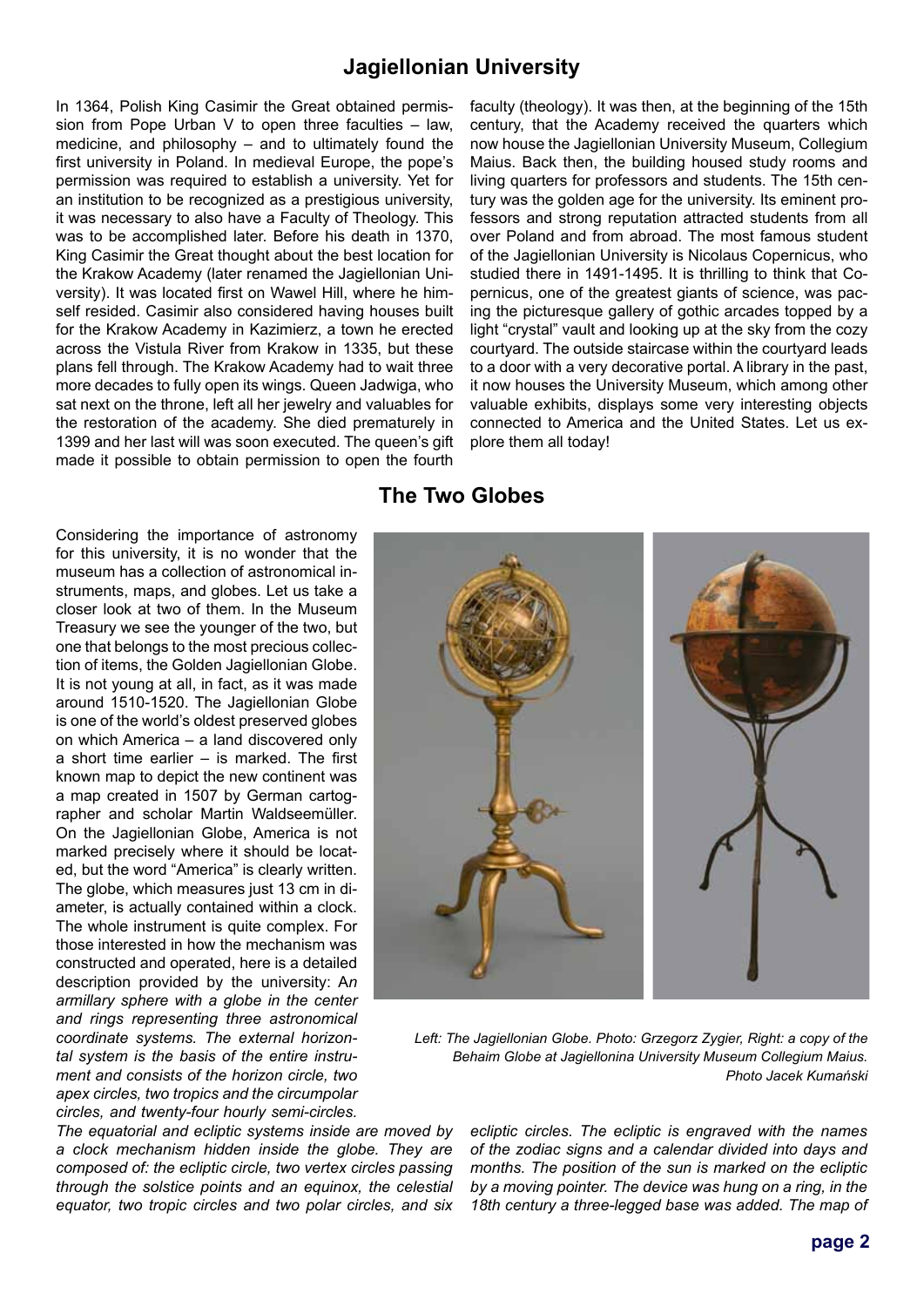*the Earth was described with fifty-three Latin geographical names. Meridians and parallels marked every 10 °. The tropics and the polar circles are marked. The Prime Meridian passes through the island of Ferro. North America is not selected, and the South Pacific contains the continent described as America noviter reperta. It is the oldest known globe on Earth and bears the name America. The instrument was donated by Professor Jan Brożek (1585- 1652) who purchased it in Italy or Innsbruck at the beginning of the 17th century.* (Marcin Banaś)

The second globe that one can see in the museum is a copy of the so-called Behaim Globe named after its maker, German scientist and traveler Martin Behaim. Behaim made the globe in 1490-1492, the year when America

was discovered. Therefore, America is not depicted on the globe. Behaim received a commission from the Nuremberg City Council to make a globe, then-called "Erdapfel", or earth apple. It was a time-consuming project and a painstaking process to create it. The Behaim Globe is the oldest preserved Earth globe. Behaim incorporated all the geographic knowledge available at the time, but also enriched the globe with a pictorial narrative of his life and travels, including a visit to Africa. The globe shows an enlarged Eurasian continent and an empty ocean between Europe and Asia. From its creation until the early 16th century, the original Behaim Globe stood in a reception room in the Nuremberg town hall. Now, it is exhibited in the Museum in Nuremberg.

# **A Collection of Old Banknotes**

The Jagiellonian University Museum at Collegium Maius has a collection of banknotes of various denominations (such as shillings, dollars and more). The oldest of the banknotes are from the mid-18th century and were used in the former British colonies of Pennsylvania, Delaware, Maryland and New Jersey, prior to the birth of the United States of America. The banknotes were a gift from Ignacy Domeyko, a 19th century Polish geologist, mineralogist, and educator.



*Photos Courtesy of Jagiellonian University Museum*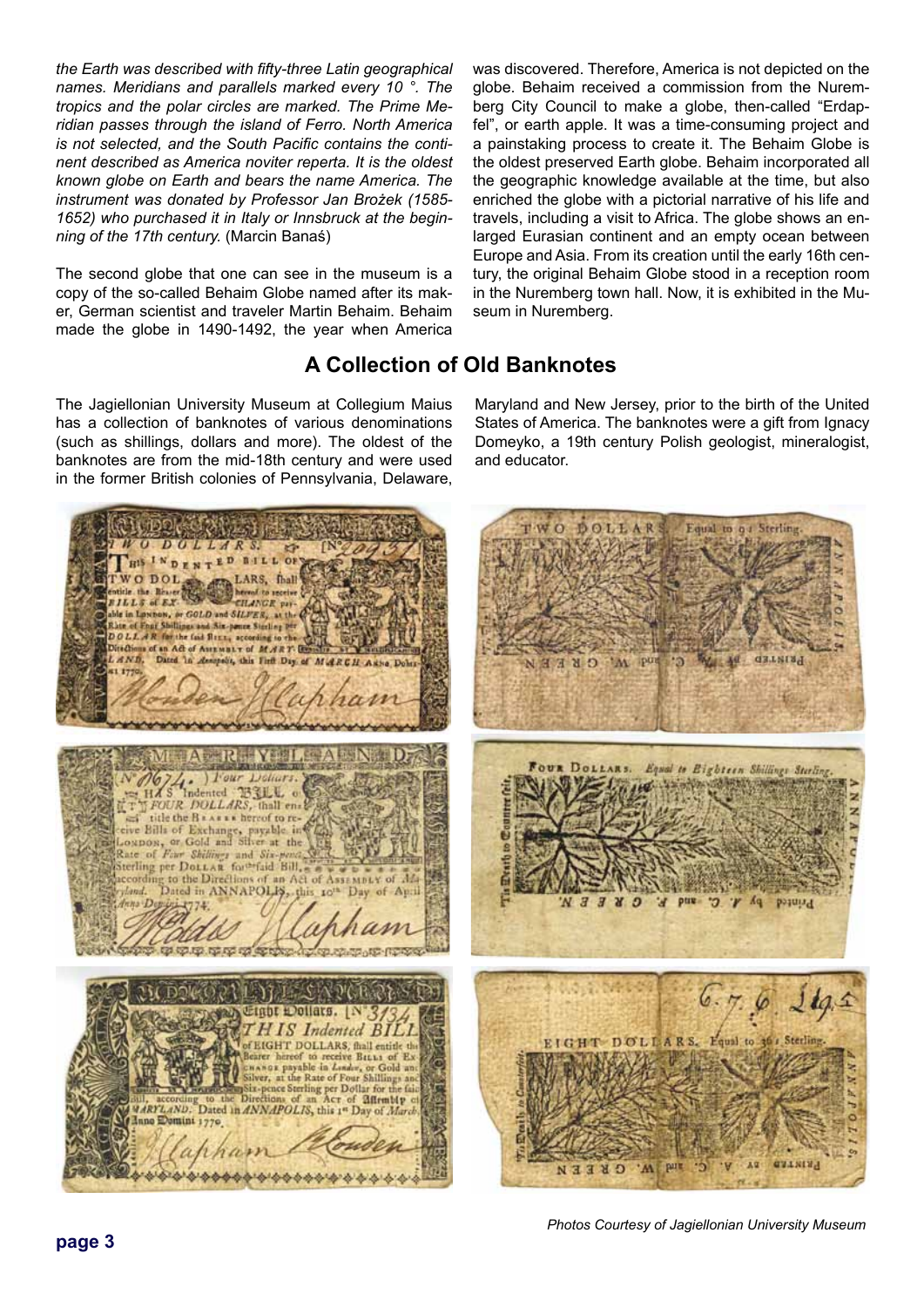## **The Two Signatures**



The year 1964 was an important year for the Jagiellonian University, as it marked the 600th anniversary of the institution. It was in this important year that the museum was visited by Robert F. Kennedy, who then held the position of the 64th U.S. Attorney General. Kennedy and his entourage signed the Jagiellonian University Museum's guest book.

In different guest book from 1926, we find another entry signed by an important American visitor, John B. Stetson Jr., who was an Envoy Extraordinary and Minister Plenipotentiary to Poland (the title now known as ambassador) from 1925 to 1929. John B. Stetson Jr. was an Airforce Captain in World War I. His father, John B. Stetson Sr. was an inventor and later a producer of cowboy hats – a high quality hat that gained enormous popularity and basically remains unchanged in its design until today. These western-style Stetson hats were worn by employees of the National Park Service, U.S. cavalry soldiers, and many U.S. Presidents.



*Photos: Jacek Kumański*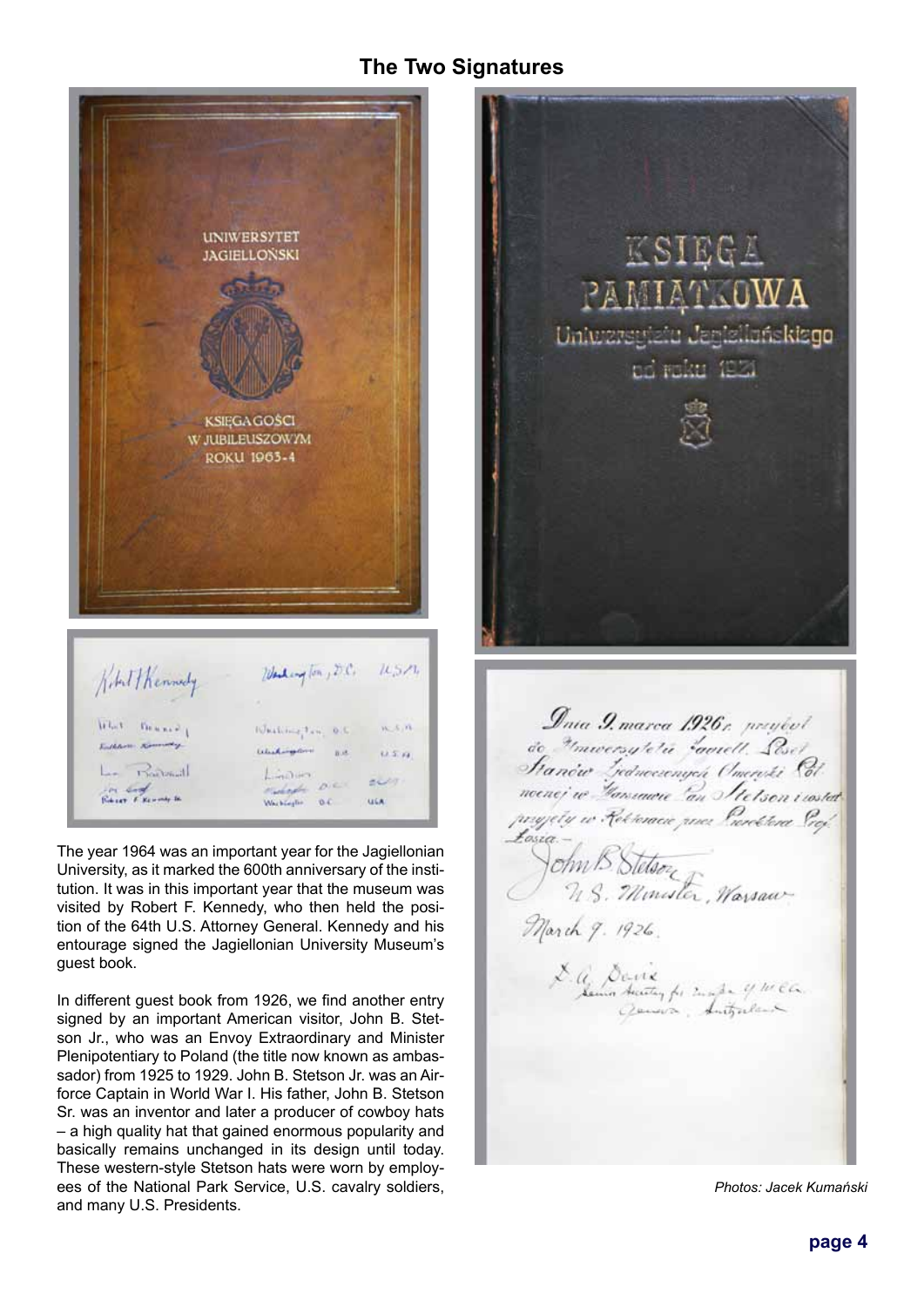# **Andrzej Wajda's Oscar**

On display at the museum we see a famous Oscar statuette – the highest Academy Award for accomplishments in the film industry. Polish film director Andrzej Wajda was awarded the Academy Award in 2000 for "five decades of extraordinary film direction". Andrzej Wajda (1926 - 2016) was an accomplished film and theatre director who received, in addition the Honorary Oscar, many other prestigious awards over the course of a career spanning five decades. They include the Palme d'Or, Honorary Golden Lion and Honorary Golden Bear Awards. He was known especially for his trilogy of war films including *Pokolenie* (1955), *Kanał* (1956)



*Above: Oscar Statuette awarded to Andrzej Wajda at Collegium Maius. Photo: Grzegorz Zygier, right: University rector Franciszek Ziejka is holding the Statuette. Courtesy of Jagiellonian University Museum Collegium Maius* 

and *Popiół i diament* (1958). Wajda's films chronicled Poland's political and social evolution and dealt with myths of Polish national identity. Four of his films have been nominated for the Academy Award for Best Foreign Language Film: *Ziemia obiecana* (1975), *Panny z Wilka*  (1979), *Człowiek z żelaza* (1981) and *Katyń* (2007). The famous director entrusted the Statuette to the Jagiellonian University Museum.



*Film director Andrzej Wajda, Photo AP Images*



**page 5**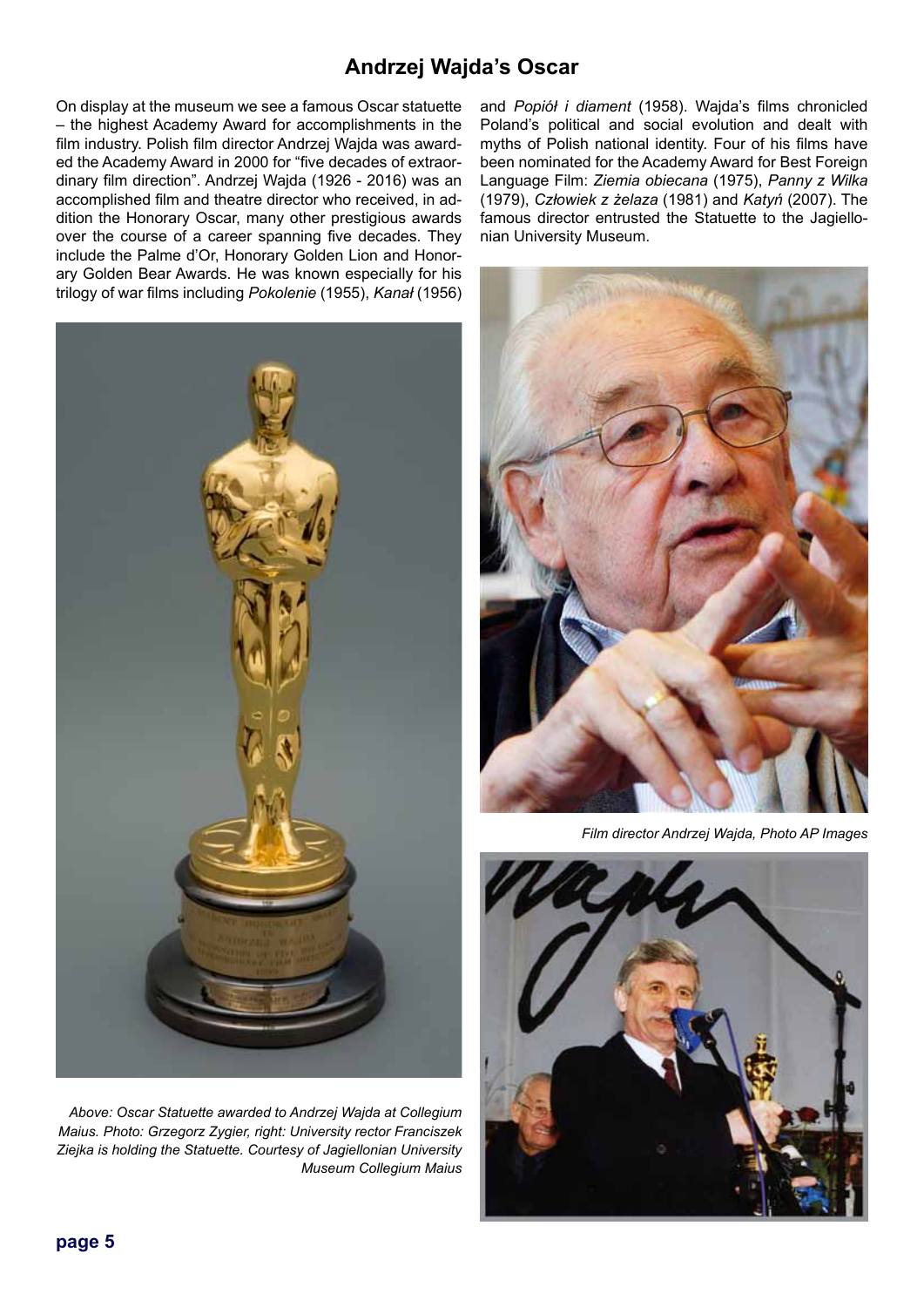# **Two Apollo Missions**







*Photos: above left: Photo of Earth with Neil Armstrong's signature, below: a bust of Copernicus at Collegium Maius, above: a portion of the heat shield from the Apollo 15 command module "Endeavour". Photos: Jacek Kumański*

Among its most cherished objects, the museum contains a photograph of the Earth, as seen from Space, with an inscription and a signature from the first man to stand on the Moon - Neil Armstrong. The words on the photograph are: "To the Copernicus Museum, Kraków, on the 500th birthday of a giant." The giant, of course, is Nicolaus Copernicus.

Another item of space memorabilia on display is a portion of the heat shield from the Apollo 15 command module "Endeavour," flown during the first extended lunar scientific exploration from July 26 to August 7, 1971. It was presented to the Jagiellonian University by the crew of the Apollo 15-- David R. Scott, Alfred M. Worden, and James B. Irvin on January 21, 1972.

**[Link to the Museum](https://maius.uj.edu.pl/en_GB/start)**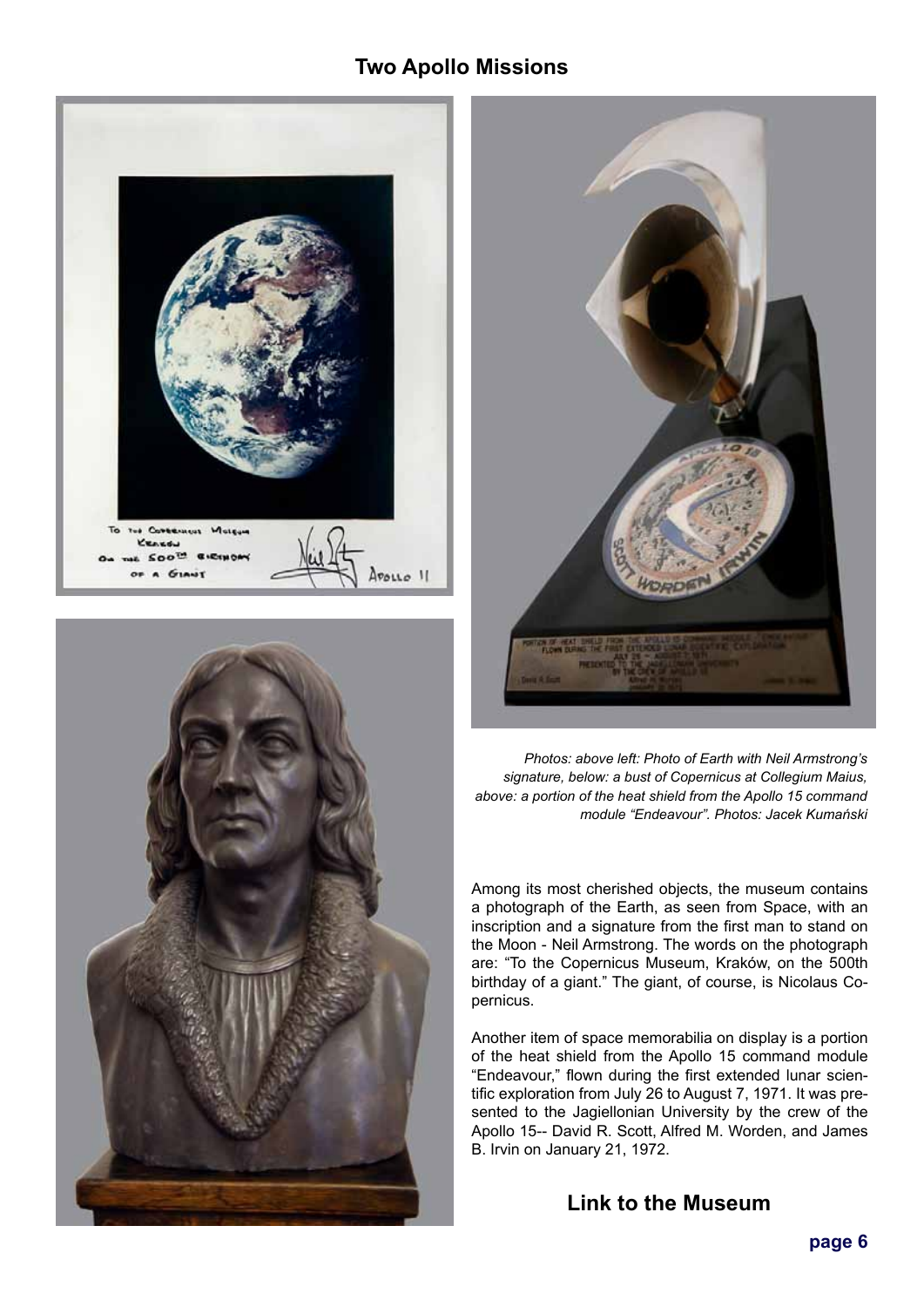# ACTIVITY PAGE

### **ACTIVITY 1: READING and SPEAKING**

Read the articles on pp. 2-6. Imagine that you are taking a few American friends on a tour of *Collegium Maius*. Tell them about the place and about the objects you see in the Jagiellonian Univeristy Museum.

















### **SUMMER2020**

#### **TRIVIA QUESTION**

Who was the 64th United States Attorney General?

**Send the answer (with your home address) to: KrakowAIRC@state.gov**

**The 2nd, the 8th and the 12th sender of the correct answer will be awarded with a book prize.**

 **Deadline September 30, 2020**

> **May-June Answer:**

The Metropolitan Museum of Art

**The winners are:**

**Agnieszka from Krakow and Maria from Lima**

**CONGRATULATIONS!!!**

**The prizes will be sent to you by mail.**



**Zoom is online at www.usinfo.pl/zoom/**

**Free subscription KrakowAIRC@state.gov**

**Contact us at KrakowAIRC@state.gov**

**American Information Resource Center Krakow Konsulat Generalny USA ul. Stolarska 9, 31-043 Krakow KrakowAIRC@state.gov**